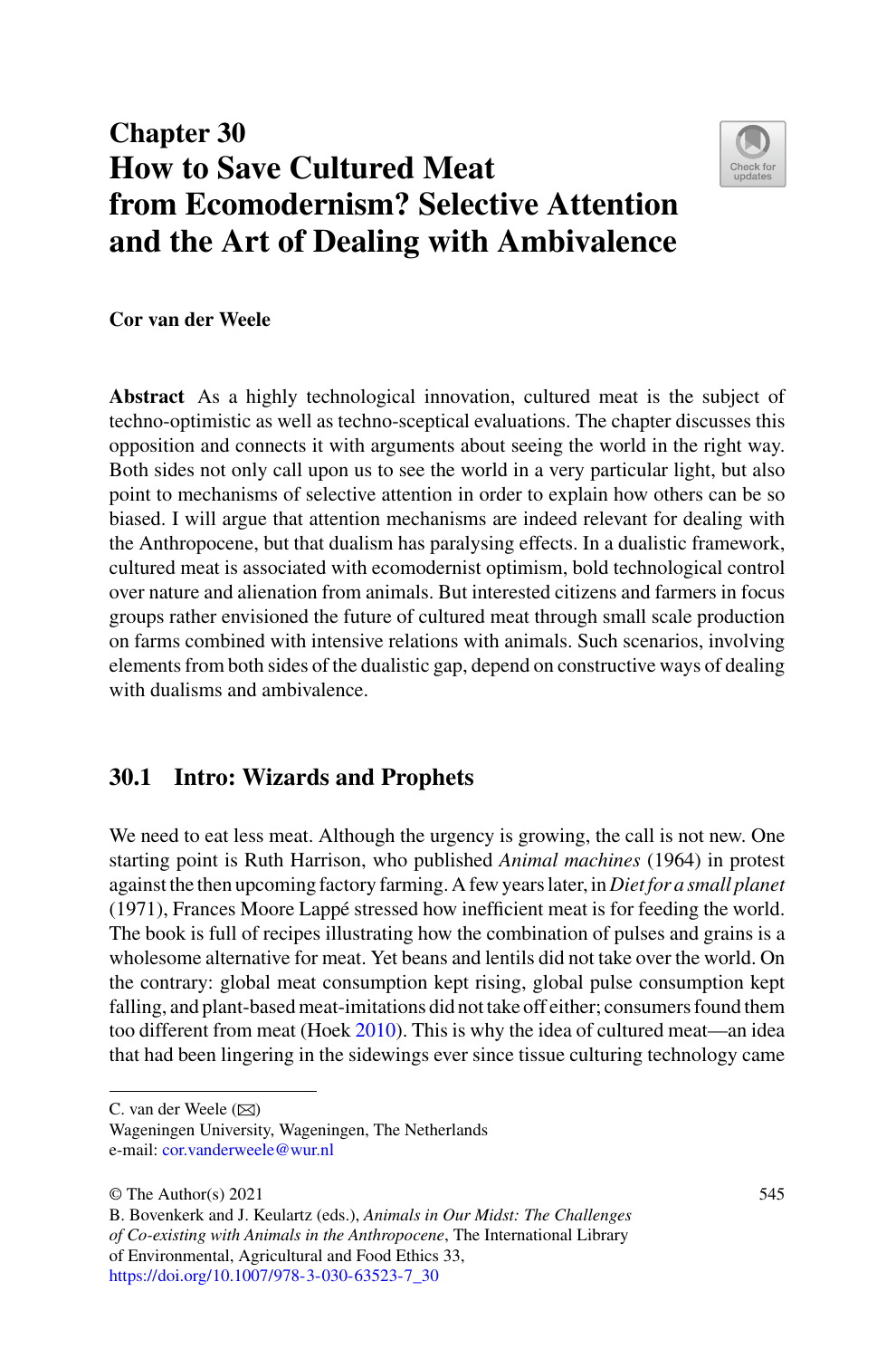up in the beginning of the twentieth century—could suddenly look so promising when it was rediscovered around the turn of the century. It was going to be made of animal cells, it would ('really') be meat but without its downsides. This might finally help.

As a highly technological option, cultured meat was an immediate subject for discussions on the pros and cons of technofixes.<sup>1</sup> Will this technology open up new directions of socio-technical change (Driessen and Korthals [2012\)](#page-11-1), or is it rather a narrowly framed pseudo-solution that distracts from the need for fundamental shifts in our lifestyles? While quite a few animal protection organizations, after some hesitation, pragmatically embraced it as a more hopeful strategy for improving the fate of animals than raising public awareness, $\frac{2}{3}$  others, including many who campaigned for more natural food, were skeptical. Simon Fairlie was one of them. He not only criticized the technological character of cultured meat but also how this fitted in with vegan perspectives bound to further alienate us from nature. In his book *Meat, a benign extravagance* [\(2010\)](#page-11-2), Fairlie starts out by rejecting the view that veganism is the best ethical response to the problems of meat. Environmentally speaking, eating small amounts of meat is actually more sustainable than eating no meat at all, he argued, because some of our resources (some types of grassland, some forms of waste), are best used by raising animals (in animal-friendly ways).<sup>3</sup> So the vegan solution is simplistic, but apart from that it will lead us to artificial food and estrangement from nature. While the organic sector is campaigning for "slow food, real meat and fresh local produce", he wrote, vegans and vegetarians are pointing in "the opposite direction", namely of \*factory food, and cultured meat lies at the end of that road (Fairlie [2010,](#page-11-2) 228). In his view, this technological enthusiasm additionally includes attempts to genetically engineer factory-farmed livestock without the capacity to suffer. In fact, he suspects, we might be seeing the first signs of "a convergence of interests between factory farming, veganism and genetic engineering" which will lead us to the "brave new world of transhumanists". Against the dominant trends of urbanization, Fairlie argues for ruralization, for small scale human settlements and

<span id="page-1-0"></span><sup>&</sup>lt;sup>1</sup>Including skepticism about unrealistic expectations raised by technologists. However, cultured meat was atypical in this respect. The enthusiasm was more a matter of ethical pull than of technology push. At a time when no researchers were asking for money (there had been a NASA project focusing on goldfish, but it was terminated), the first lobby organization for cultured meat, New Harvest, was founded by the American student Jason Matheny. He had been so shocked by the industrial chicken breeding he had witnessed that he decided something must be done and that cultured meat—he read about the NASA project—looked like a promising idea. When visiting the Netherlands, he met with protein researchers, with the Minister of agriculture and with businessman and long term cultured meat promotor Willem van Eelen. Cultured meat research in the Netherlands began with the funding of three PhD projects. See [https://www.new-harvest.org/about.](https://www.new-harvest.org/about)

<span id="page-1-1"></span><sup>2</sup>The American organization PETA, for example, discussed whether or not an organization that included many vegans should support something that made use of animal cells. The outcome was that PETA embraced cultured meat as the most promising quick road to a better future for animals and announced a \$1 million prize to the first laboratory to create commercially viable test-tube chicken.

<span id="page-1-2"></span><sup>3</sup>This view has been corroborated by more recent research at Wageningen University. See e.g. Van Kernebeek et al. [\(2016\)](#page-12-0), Van Zanten et al. [\(2018\)](#page-12-1).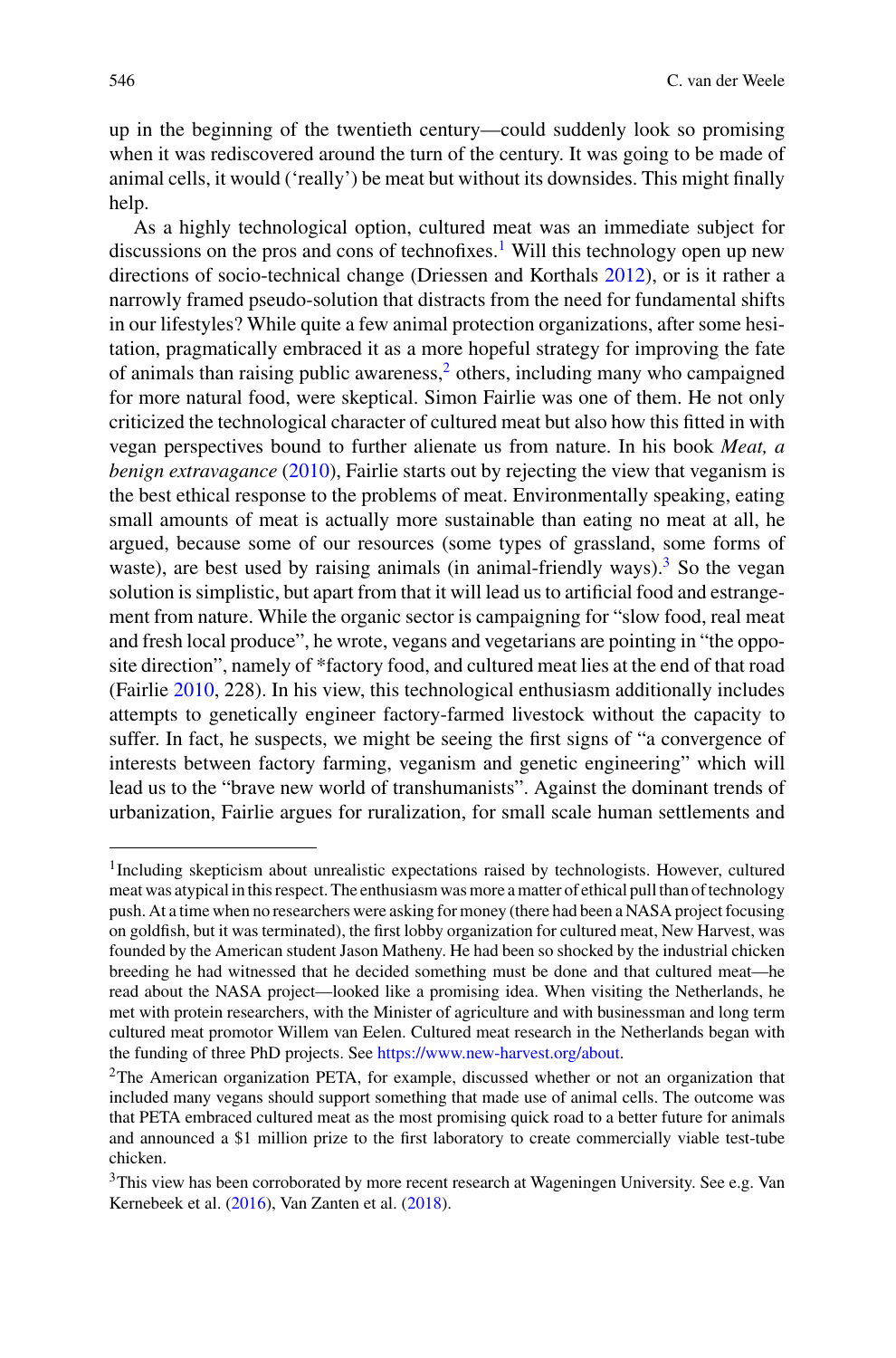permaculture, with people living closer to nature and closer to the sources of their food.

Fairlie's way of picturing a diametrical opposition between rural sustainable farming and urban estrangement from nature has been affirmed and strengthened by later discussions, especially since the appearance of the *Ecomodernist Manifesto* (Asafu-Adjaye et al. [2015\)](#page-11-3). This manifesto stated that many human activities need to be intensified with the help of technology, in order to "decouple" human well-being from environmental destruction. Ecomodernism comes with a plea for urbanization, under the assumption that this is more sustainable: "cities both drive and symbolize the decoupling of humanity from nature." When Chris Smaje responded on the website of *Dark Mountain*, a movement with a somewhat older manifesto of its own to which I will return, he concludes that the ecomodernist decoupling of human wellbeing from natural impacts also implies a physical decoupling of people from nature. In his summary: "to us the city and the minimum amount of farmland necessary to support it, to the rest of creation the wilderness" (Smaje [2015\)](#page-11-4). He could not disagree more.

Does this debate have a deep or essential core? Charles Mann's recent analysis certainly suggests so. Under the title *The Wizard and the Prophet* [\(2018\)](#page-11-5), he focuses on the opposition between "techno-optimist" Norman Borlaug, a hero of eco-modernists who believed in human ingenuity for solving all problems, and "green luddite" or "catastrophic environmentalist" William Vogt, who believed in living more sustainable lives and eating lower down the food chain. Mann describes how Borlaug's path leads to urbanization and labor-extensive industrialized farming, while the prophets strive for small scale labor-intensive agriculture that takes care of the earth and the soil. In Mann's analysis, they appear as fundamentally and unchangeably different views of how to deal with the future of our planet. So perhaps it need not surprise that they now also serve as opposing perspectives on climate change and the Anthropocene: technology versus lifestyle as the way forward.

This dualism clearly comes with an emphasis on opposed strategies in agricultural thinking and research, while detracting from examples that might undermine the divide, such as the use of GPS and drones in organic arable farming, or the use of milking robots in nature-oriented animal farming. Below, I will explore how cultured meat could strategically be developed in a way that undermines rather than reinforces the seemingly cast-in-stone dichotomy between techno-optimists and green luddites. But let me first focus on one additional aspect of the dualism, namely how both sides call upon us to pay attention to the world in very specific ways. While wizards/ecomodernists encourage us to see hopeful developments all around and a bright future on the horizon, their prophet-opponents, with Dark Mountaineers prominently among them, want us to open our eyes to the things that go wrong and that will lead to inevitable collapse. Both sides regard their own way of seeing the world as an accomplishment that takes effort and courage, and both point to mechanisms of selective attention that explain why others have such a biased perspective.

Arguments about selective attention and perception are prominent in both camps. Directing the spotlight on this difference will first seem to enlarge the gap, but it will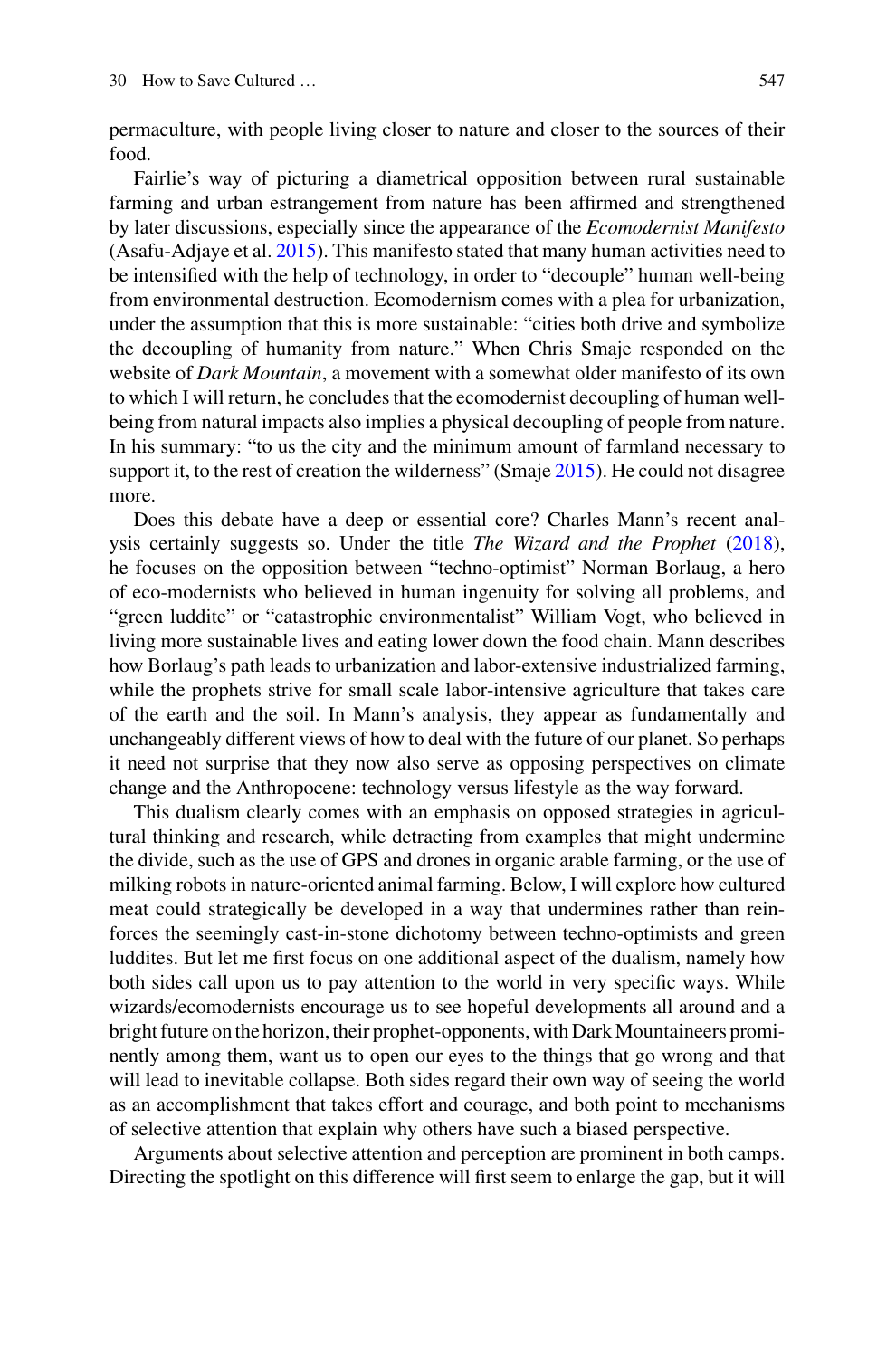then also afford leads for dealing with it differently, namely by taking a closer look at attention mechanisms and how to deal with them in more constructive ways.

### **30.2 Selective Attention**

Ecomodernists propose that if human wellbeing is decoupled from environmental impacts, technology—with a focus on energy technology—will keep human consumption going: "meaningful climate mitigation is fundamentally a technological challenge" (Asafu-Adjaye et al. [2015\)](#page-11-3). We can live in the cities, decrease the burden on environments and regreen the earth by such processes as urbanization, agricultural intensification, genetic engineering, nuclear power and desalination; as the examples show, they derive hope from the prospect of bold frontier technologies. They explicitly embrace an optimistic view towards the future, which received a boost by what is now called the "new optimist" movement, with authors such as Pinker, Norberg, Ridley and Roser (Nisbet [2018\)](#page-11-6). New optimists, including the ecomodernists, have been inspired by Hans Rosling, whose 2006-TED talk *The best stats you've ever seen* has been designated as the birth of the new optimism (Burkeman [2017\)](#page-11-7). Rosling devoted the last part of his life to making facts about global improvement more accessible through a form of visual statistics called *Gapminder*. The book that appeared in 2018, after his death, is titled *Factfulness; ten reasons why you are wrong about the world and why things are better than you think*. It explains that we tend to severely underestimate for example how many children in the world are vaccinated or how many years of school education girls on average receive, globally. The book discusses ten 'instincts' that explain why our view of the world tends to be far too pessimistic. Several of them are closely related to the character of the news, with its strong focus on what goes wrong. This selective focus can be explained by seeing how we have evolved as beings who need to be on the lookout for things that threaten us. Things that are going well or that slowly become better are not newsworthy, while in reality many things go well or are slowly but steadily getting better. Slow change is hard to see at any specific moment. Yet time makes it visible: our world is completely different form that of our grandparents.

The world also faces real threats, Rosling acknowledges. Climate change is one and we need to be deeply concerned. But it won't help to focus on worst case scenarios; we need to quickly move on from fear and endless talking and use that energy to solve the problem. "So, what's the solution? Well it's easy. Anyone emitting lots of greenhouse gas must stop doing that as soon as possible." (Rosling [2018,](#page-11-8) 231). He adds that although the planet's common resources can only be governed by a globally respected authority (the United Nations), it can be done: we already did it with ozone depletion and with lead in gasoline (ibid., 239).

His overall advice is not to count on journalists for a good view of the world, since they are caught in the attention-grabbing drama business. Rather than burdening them with unrealistic expectations, let us realize that the news fits in with our evolved habit to automatically look for threats, and that it is simply not very useful for understanding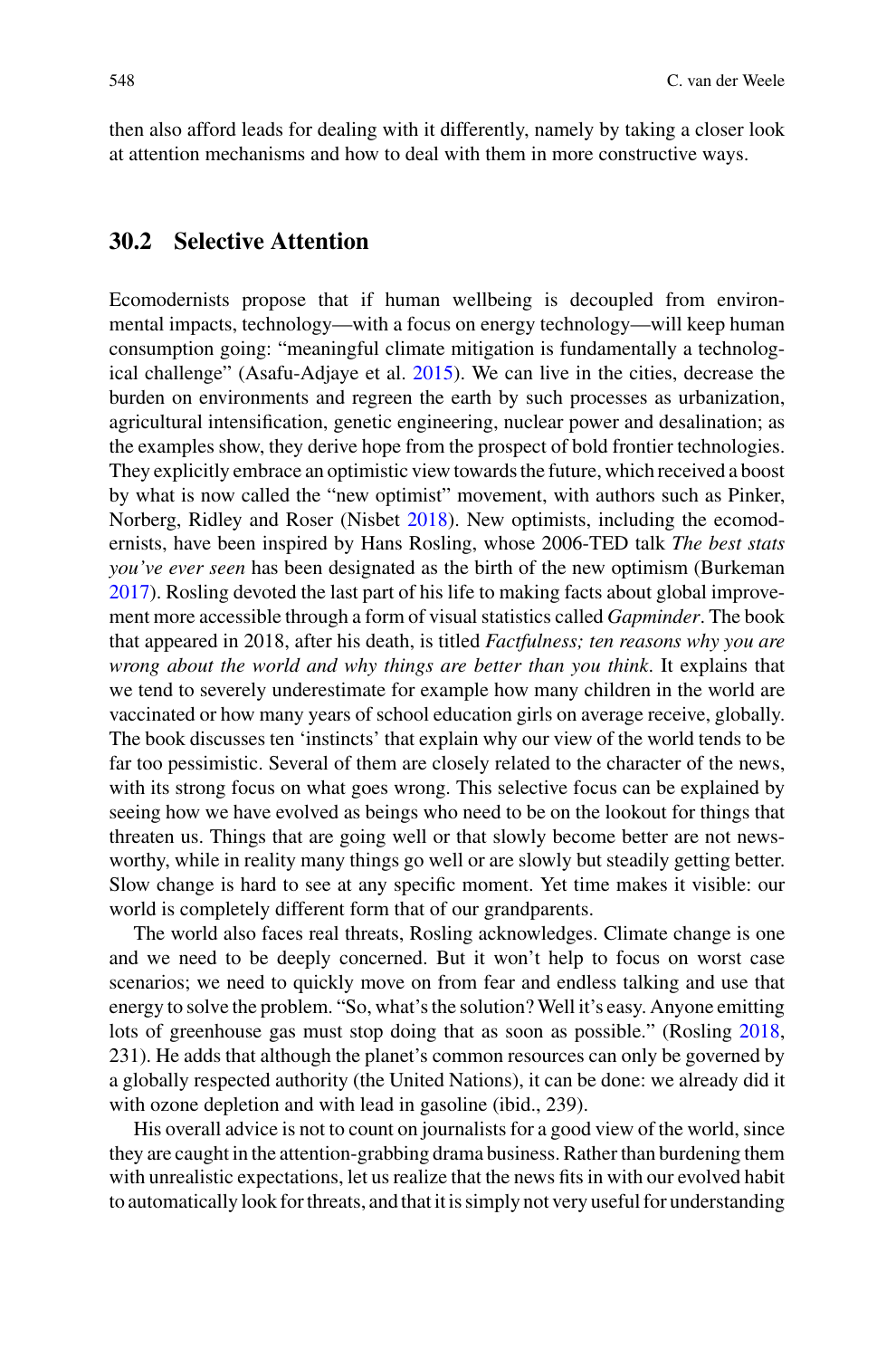the world. Instead, we'd better learn to attend to the facts. This is also what optimists inspired by Hans Rosling hope to teach us: evolution has not built us to pay attention to what goes well or is slowly improving, but we can train ourselves to embrace a fact-based worldview. When it comes to climate change, ecomodernists and new optimists add that the development of helpful technology is not inevitable; it will require effort, as the ecomodernist manifesto states, from both states and the private sector.

While ecomodernists tend to see optimism as a moral duty, its opposite is now also propagated as the most responsible way forward; let me turn to this very different view of the world.

Climate change can be described as a super wicked problem (Levin et al. [2012\)](#page-11-9), since time is running out, many parties still have an interest in the status quo and there is no central authority for effective interference. Now that climate change is increasingly experienced as a reality, emotions such as fear, grief and despair are on the rise. Apart from being psychological phenomena, pessimism and depression have also become starting points of new forms of activism, for example by environmental activists and journalists Paul Kingsnorth and Dougald Hine, who lost belief in effective change and together founded the *Dark Mountain* project. The name is derived from a line by Robinson Jeffers (1887–1962), a Californian poet who withdrew from civilization in order to seek harmony with nature.

The *Dark Mountain Manifesto* (Kingsnorth and Hine [2009\)](#page-11-10) starts by explaining that all civilizations must go under, and that this is hard to see or predict from the inside, since "the pattern of ordinary life, in which so much stays the same from one day to the next, disguises the fragility of its fabric". Civilizations are held together by belief. But once such belief starts to crumble, collapse may become unstoppable.

The dark mountaineers have given up belief in our civilization. They see what they say most of us are "unable to see"—since we have all been trained not to pay attention to basic things about our civilization: "its fundamental destructive features": its myths of progress, of human centrality and of our separation from nature. The problem is not one of outright and explicit denial. Yes there are some remaining climate skeptics, but focusing on them distracts from a far larger and more important form of denial, which is about the emotional inability to really connect to what we know about ecological unravelling and to take it seriously. "Ecological and economic collapse unfold before us and, if we acknowledge them at all, we act as if this were a temporary problem, a technical glitch."

Yet these uncanny signs are not technical glitches, but inherent to our civilization. In order to find responses—for when the world as we know it no longer exists—the writers think that science and technology are not going to be helpful and neither are politics, ideology or activism. What we need instead is art. They are especially interested in new storytelling in the genre of *Uncivilized writing*. Such writing attempts to shift our worldview and find a position outside the bubble of civilization, a position at which we can carefully pay attention to the nonhuman world and re-engage with it, grounded in a sense of place and time.

Dark mountaineers try to teach us that because we cling to the false safety of our belief in day-to-day existence in a civilization that is built on destructive attitudes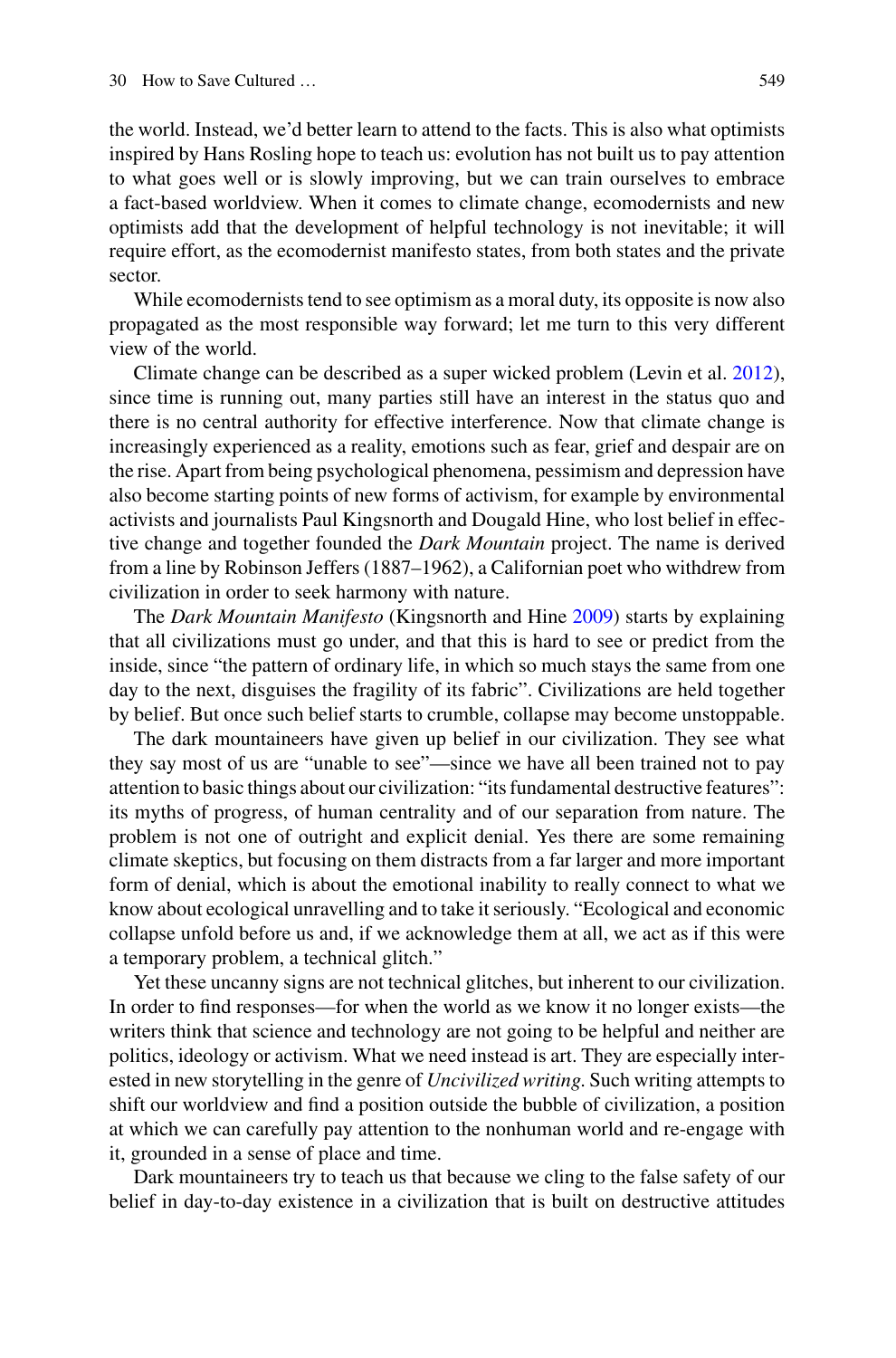to nature, we are heading for collapse. The courage we need is to really look the painful facts in the face, accept grief and despair, and from there on search for new beginnings.

In the next section I will go into somewhat more detail into the mechanisms of selective attention sketched by both sides of the dualism. While such mechanisms are real, they are just a small subset of potentially relevant mechanisms. Dualistic framing is itself an attention mechanism, and in the paragraph after the next I will focus on its power and some of its dangers. My overall suggestion is that we need more awareness of attention mechanisms in general and of their pitfalls, in order to find ways of dealing with them more imaginatively.

### **30.3 How Daily Life Blinds Us in Different Ways**

My experience is what I agree to attend to, William James famously said. Though such 'agreement' will often not be conscious, the implications that attention is necessarily selective and that it determines how we experience the world seem right. Both ecomodernists and dark mountaineers argue that the seemingly self-evident nature of daily life blinds us to what is really going on. Ecomodernists think that because we have evolved to selectively attend to what goes wrong, we fail to see how good our daily life really is. Dark Mountaineers think that because of our emotional rootedness in our seemingly safe routines we fail to see their fragility as well as their destructive externalities. Daily life is apparently able to blind us in different ways: it makes us neglect slow changes in the good direction, it also makes us resist unwelcome facts.

Both types of bias have also been noted by philosophers and social scientists studying patterns of attention, though typically in less absolutist ways. Analyses of the selective focus of the news and the media tend to note similar things as Rosling: the news, depending as it is on triggering our attention, is a biased way of learning about what happens in the world (e.g. Wijnberg [2018;](#page-12-2) De Botton [2014\)](#page-11-11). News tends to focus on incidents, while it is generally silent on what goes well or what is slowly changing, because that is not newsworthy. What the optimistic account seems to miss, meanwhile, is that slow change can also be for the worse.

The type of neglect observed by Dark Mountain too is the object of study and reflection, and increasingly so in the context of climate change. In the book *Living in denial*; *climate change, emotions and everyday life*, Kari Norgaard [\(2011\)](#page-11-12) called attention to mechanisms of everyday denial. She sets out noting that the idea that we would respond more adequately to climate change 'if only we knew' (the idea that knowing the facts will make us act rightly) cannot explain the finding that people's interest may decline as more information becomes available; people have been found to stop paying attention to climate change when they realized there is no easy solution (Norgaard [2011,](#page-11-12) 2). Not paying attention is different from climate skepticism in that it is not a denial of climate change as such but a way to protect daily life, in a situation in which we feel powerless or confused, by avoiding the issue. The book documents the social organization of such protection mechanisms in Norway. Information is not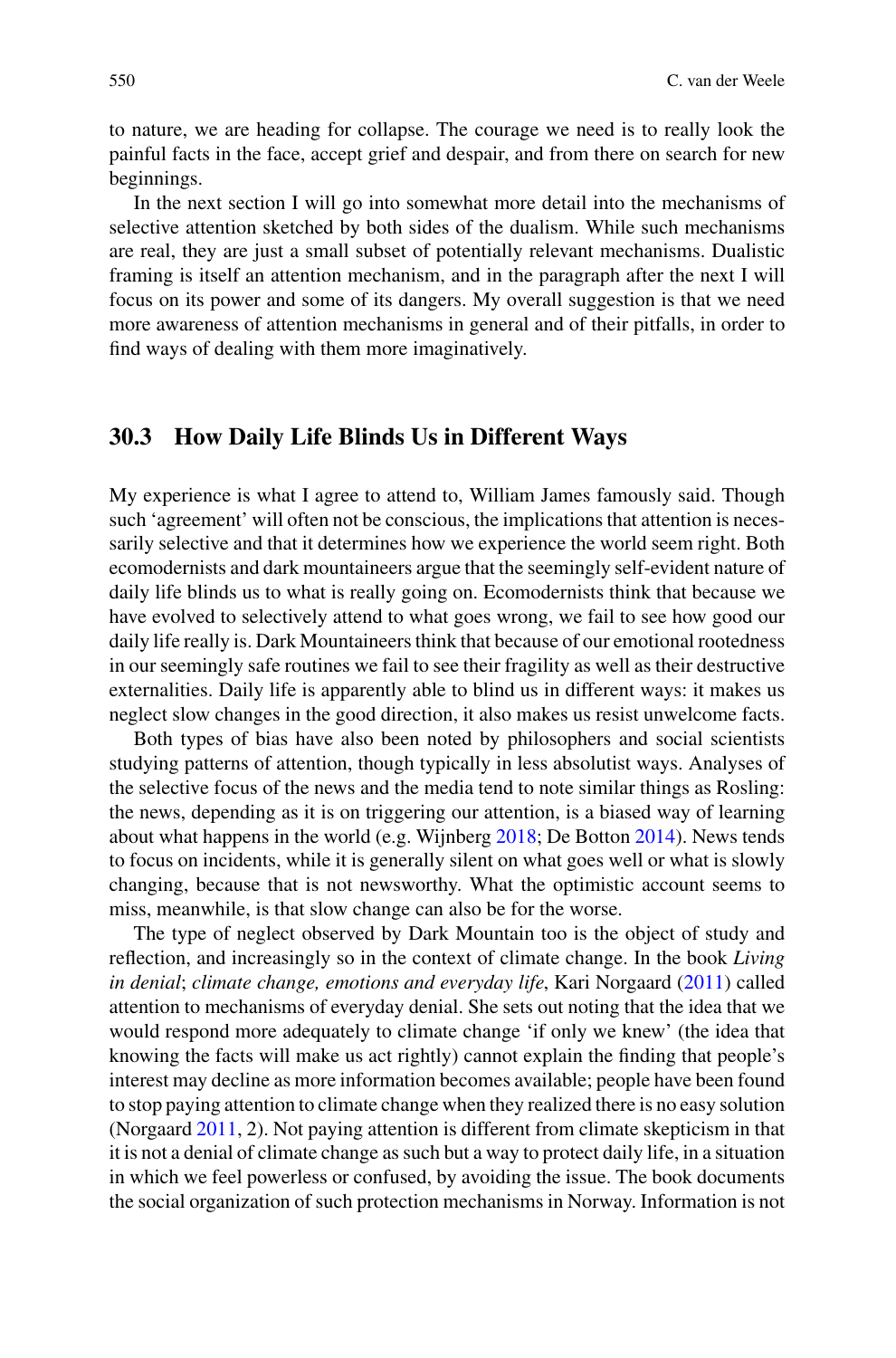the key variable; emotions of helplessness and guilt are key, and they estrange us from the realities of our lives, argues Norgaard. Getting or remaining in touch with such disturbing realities is a real struggle.

Similar analyses abound. It has amply been documented how cognitive dissonance leads to coping mechanisms in which people adapt their beliefs, for example about the cognitive abilities of the animals they eat (Bastian et al. [2012\)](#page-11-13). I have been writing about a related way of evasive coping in the context of meat consumption, 'strategic ignorance': not wanting to know too much about meat and the way it is produced in order to avoid awkward choices. Strategic ignorance has long been confused with indifference, because on the level of behavior it looks the same. However, strategic ignorance is in fact based on ambivalence rather than indifference (Onwezen and Van der Weele [2016\)](#page-11-14); it is a mechanism of coping with the psychological unrest and indecisiveness of great tensions. In a psychoanalytically inspired study of climate apathy, Renée Lertzman [\(2015\)](#page-11-15) likewise challenges the view that apathy and denial typically result from a lack of concern; instead of a lack, she observes a surplus of concern or affect. In her interviews in the vicinity of an industry that was both good for employment and disastrous for the environment, she encountered much ambivalence (both love and hate) towards this industry. Suppression of the hateaspect led to unresolved mourning and apathy. These findings evidently have much in common with what Dark Mountaineers describe.

Such studies confirm that phenomena of selective attention that ecomodernist wizards and dark prophets talk about are real and troubling. We tend to ignore slow and unspectacular progress because of our habitual dependence on the news. We tend to ignore things that go wrong when they are too emotionally uncomfortable. And daily life gives rise to more mechanisms of selective attention, partly intertwined with the ones just discussed. Not only the news, but habits and routines too blind us to the conditions of normal life; we tend to only pause and reflect, often reluctantly, when things go wrong, disappear or otherwise change. From Plato onward, waking up in wonder to our self-evidences has been seen as the beginning of philosophy. But what do we see when we wake up and reflect—may we perhaps be unhealthily attracted to dualism?

#### **30.4 Dualisms as Paralyzing Attention Tools**

Apart from being a world-making mechanism, attention has also become a scarce and valuable commodity in our age of social acceleration and exploding digital information. Business models in the attention economy, centring on harvesting our attention and then selling it, are not only extremely profitable, they have also increasingly been criticized as turning customers at least partly into products. In his book *The attention merchants*, Tim Wu [\(2016\)](#page-12-3) traces this business model back to the nineteenth century, when newspapers started to make money by selling their readers' attention to advertisers. He also notes that since the model completely depends on gaining and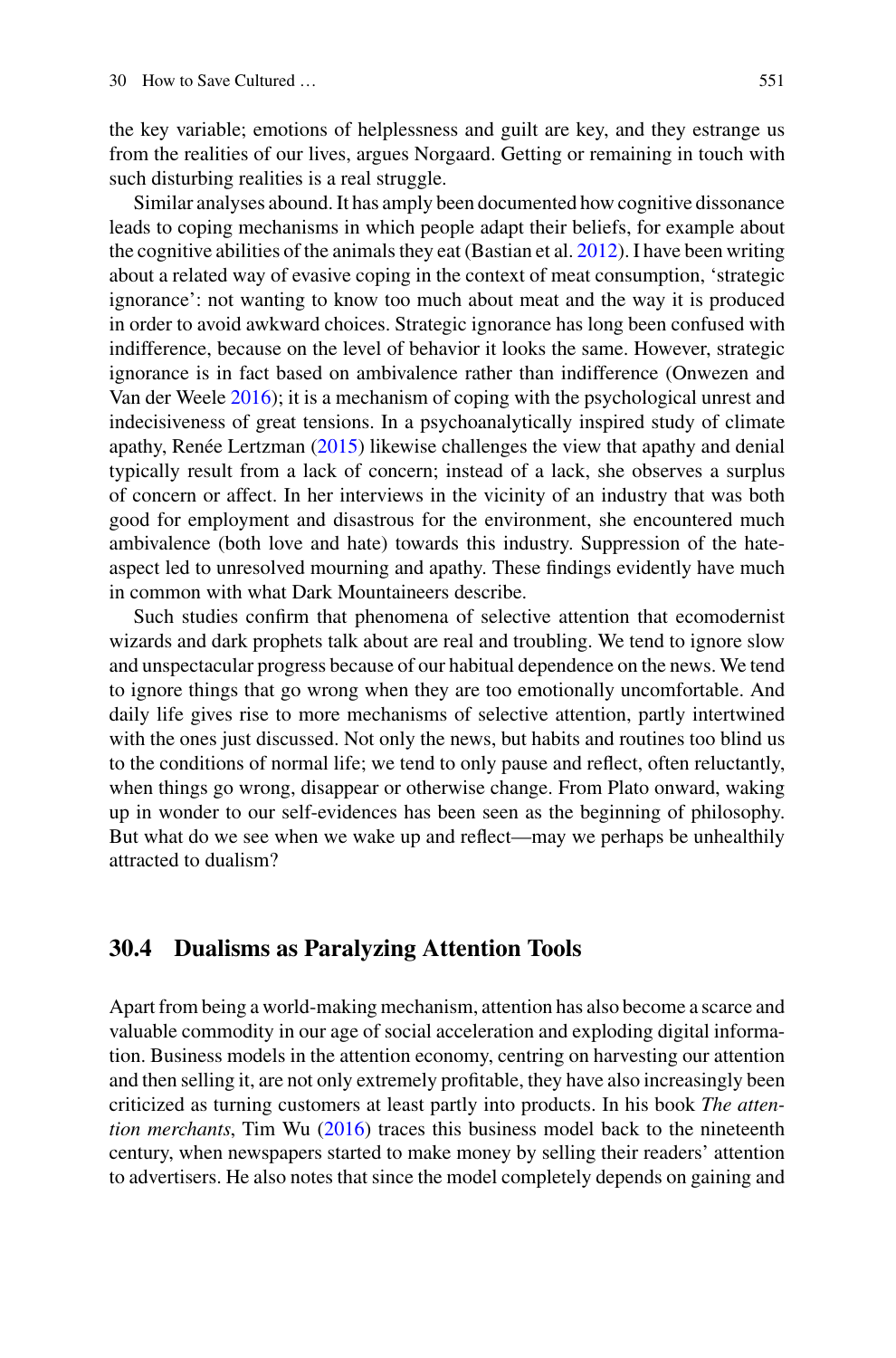holding attention, it strongly encourages extreme content, as this is likely to engage 'automatic' attention.

Even though 'dichotomous thinking' is known as a personality disorder, presenting the availabilities as two options that look like polar opposites is in fact an eternally tempting model of thought, which creates order in a simple way. Think of black and white, all or nothing, hate or love, nature versus nurture, male and female, technological solutions versus lifestyle solutions or optimism versus pessimism—dualistic and polarizing ways of thinking are forceful tools of attracting and selectively framing attention and creating meaning and order.

Dualism has also been discovered as an attention mechanism by tech companies. Roger McNamee [\(2019\)](#page-11-16) has documented how the battle for attention put tech companies in Silicon valley on that track; extreme views have been discovered and strategically used as attention capturing devices, as they stir emotion and keep people engaged. They are part of what Tim Harris [\(2019\)](#page-11-17) calls the 'extractive attention economy'. Worrisome levels of polarization result from this race to the bottom.

Because selective attention creates our realities, attention tools deserve philosophical as well as psychological scrutiny. This has become more urgent in the era of the attention economy, with tech companies putting much effort in manipulating our attention. 'When tech knows you better than you know yourself' (Thompson [2018\)](#page-11-18), the challenge is to understand and face what makes us so vulnerable. The Anthropocene and its debates likewise illustrate the urgency of becoming acquainted with attention mechanisms, including the role played by emotions and dualistic distinctions. How we are being misled by the news, how people are prone to resist painful subjects by avoiding them if they can, how emerging patterns of attention are socially organized, or how dualisms encourage us to think that we should choose between tech solutions and lifestyle changes or between pessimism and optimism.

This takes us back to the dualism that towers over environmental and Anthropocene debates as described by Charles Mann. How can we choose between the poles of such dualisms? Mann himself illustrates how hard this is, saying that he oscillates between the stances: "On Monday, Wednesday and Friday I think Vogt was correct, On Tuesday, Thursday and Saturday, I go for Borlaug. And on Sunday, I don't know." (Mann [2018,](#page-11-5) 13). Mann's wavering ambivalence seems to lead to a kind of paralysis, quite comparable to the proverbial indecisiveness of Buridan's ass—the donkey that dies from hunger and thirst between a pile of hay and a pail of water, because it is equally hungry and thirsty and cannot choose between the two. Ambivalence notoriously undermines our ability to choose and it perhaps need not surprise that it has received a bad press in both philosophy and psychology. Psychologically, ambivalence is often extremely uncomfortable. In philosophy, Harry Frankfurt [\(1988\)](#page-11-19) has influentially argued that ambivalence stands in the way of being a wholehearted and free person. This perhaps helps to explain why Mann thinks that in the end we will have to answer the question who is right, wizard or prophet; "our children will have to answer it" (Mann [2018,](#page-11-5) 9).

Yet ambivalence is a normal and ubiquitous aspect of life, especially in times of change. From this perspective, we might need better options to deal with it than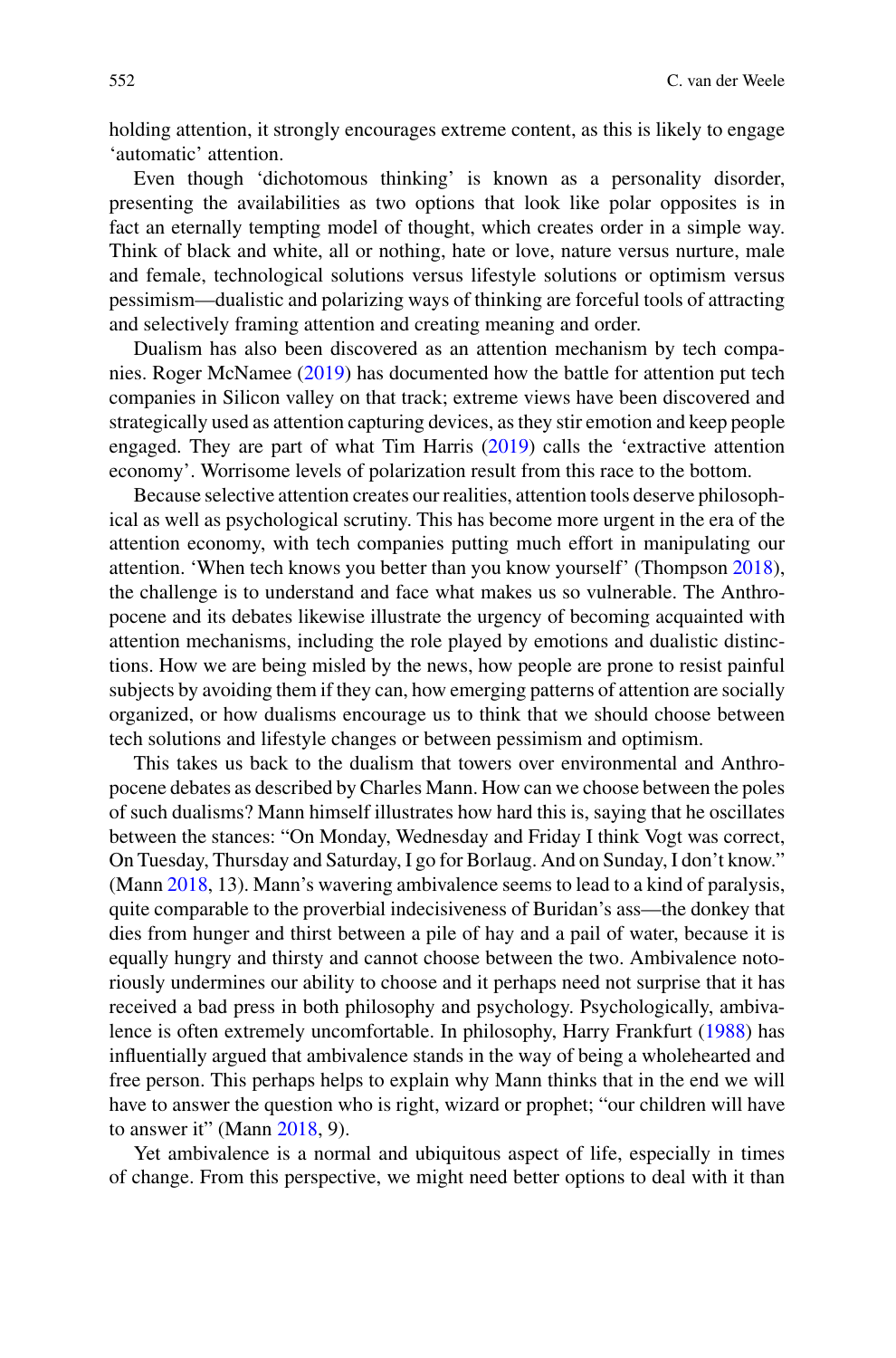making a forced choice, being stuck in paralysis or trying to avoid the subject altogether (Rorty [2009;](#page-11-20) Razinsky [2017;](#page-11-21) Van der Weele and Driessen [2019\)](#page-12-4). One important starting point for more constructive attitudes towards ambivalence is that the need to make an either-or choice between precisely two (opposed) options may actually be a very rare phenomenon. Take optimism and pessimism, for example: we can be partly or moderately optimistic or pessimistic, alternately pessimistic and optimistic, or perhaps live with being ambivalently optimistic and pessimistic at the same time. In the final paragraph, I will now return to meat and cultured meat. Both abundantly give rise to ambivalence, and I will argue that constructive skills for dealing with ambivalence can help to avoid dichotomous stalemates and find more constructive solutions.

#### **30.5 Cultured Meat and the Pig in the Backyard**

In dichotomic terms, cultured meat seems to clearly belong to the wizard or ecomodernism pole, as has indeed been argued repeatedly. Fairlie's book, in which cultured meat is portrayed as an urban technological strategy that will estrange us from nature, already did so *avant la lettre*, and similar analyses abound. Wyatt Galusky [\(2014,](#page-11-22) 945) writes that cultured meat as a technological solution will lead to the disappearance and invisibility of the animal, and that "rather than confront the ethical questions of engaging animals and humans and ecologies in the context of meat, we turn those questions into engineering ones." Valan Anthos [\(2018\)](#page-10-0) explicitly associates cultured meat with ecomodernism; it does not focus on lifestyle change but on its alternative: fulfilling the demand for meat, with the aim of technologically decoupling meat from its harmful consequences." They do not like this alternative. Modern industrial farming already exemplifies an approach in which our relations to the nonhuman world are viewed in terms of control, efficiency and usefulness, according to both Galusky and Anthos. Cultured meat obeys to the same logic, exerting even deeper control over nonhuman nature, even fostering the unhealthy illusion of total control over a nonhuman world. Our relations with animals, which should be "on the forefront of our confrontations with meat" (Anthos [2018,](#page-10-0) 46), meanwhile fade into the background: cultured meat sidesteps crucial underlying questions about our relations to animals, because there no longer is any relation with animals to consider. The assumption, clearly, is that cultured meat will make human relations with animals disappear. And this, Fairlie could have added, is precisely the wrongheaded aim of many vegans.

Most people probably prefer better relations with animals to the absence of animals, and will find this prospect scary. But is it indeed the only or the most plausible prospect? This suggestion depends on picturing cultured meat in the framework of the dualism of technological control-cum-alienation versus lifestyle changes; we have either technology to replace animals or moral reflection on our relations with animals, not both. Already in 2008, Hopkins and Dacey responded to such dichotomous thinking in a paper on the ethics of cultured meat, noticing not only that cultured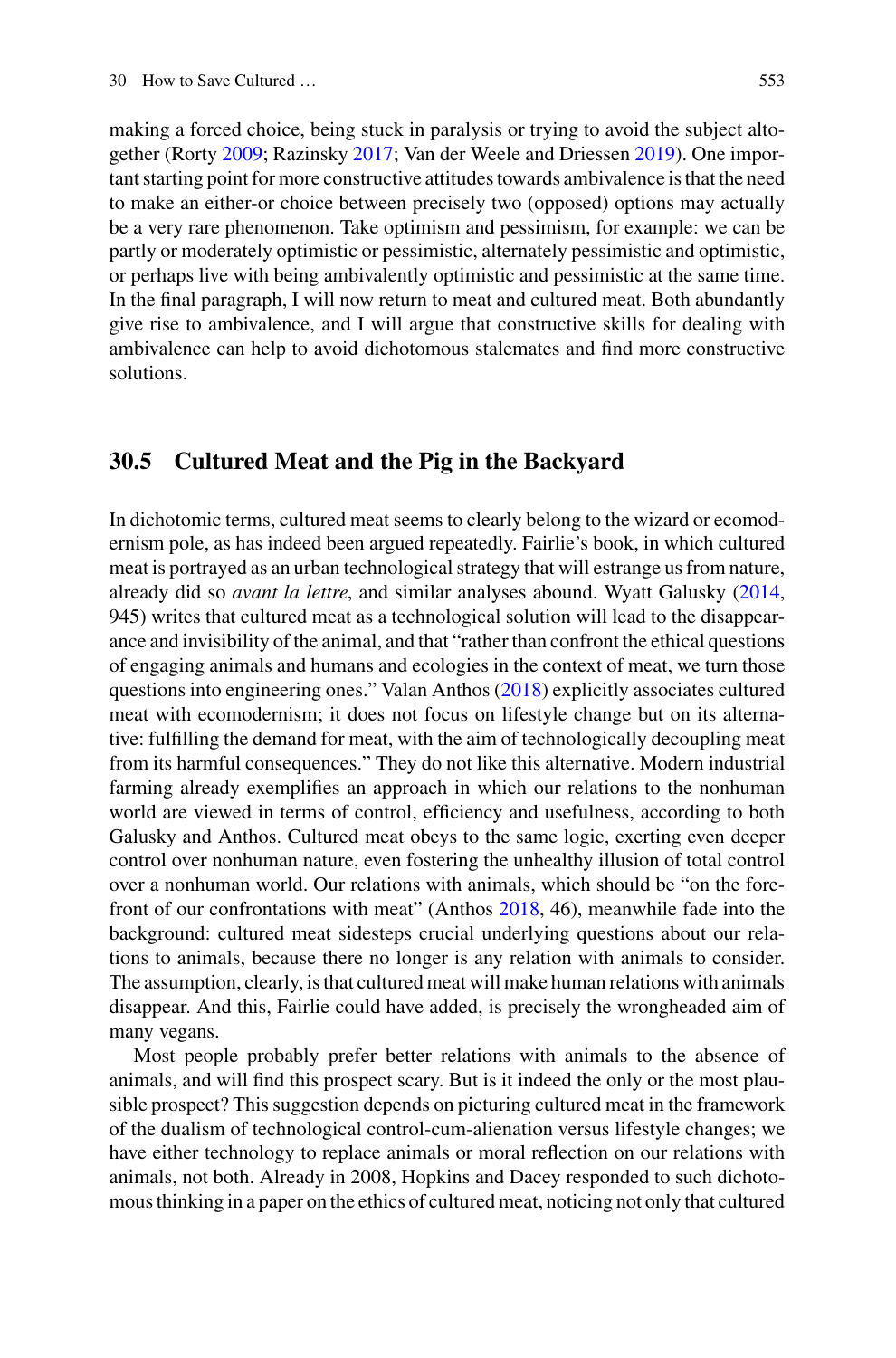meat is informed by moral considerations, but also that technology and morality do not represent separate but interactive roads to change. They speculated that cultured meat may change our relations with animals so that "people in the future find eating meat from living animals unbearably barbaric" (Hopkins and Dacey [2008,](#page-11-23) 589).

The question also rises whether this dichotomic way of thinking produces the only or most plausible scenario for cultured meat. It is certainly not the only one, as a very different scenario has been emerging within my own research, at least partly in response to fears of alienation. In that scenario, our relations with animals do not disappear, on the contrary: cultured meat finally enables us to develop loving relations with the animals we eat. Through focus groups, Clemens Driessen and I have been exploring responses to cultured meat and its relations with meat (Van der Weele and Driessen [2013,](#page-11-24) [2019\)](#page-12-4). We always found much ambivalence, both about cultured meat and about meat. The remark that cultured meat is unnatural, for example, always made someone else wonder how natural our ordinary meat actually is—from animals kept in confinement, and/or containing added water, preservatives, antibiotics etc. Both factory farmed meat and cultured meat were in fact associated with unnaturalness, technology, and alienation from our food. But concerning cultured meat, such downsides vanished completely with a scenario that spontaneously emerged from one discussion and that we termed 'the pig in the backyard'. Participants who had started out being quite hesitant about the idea of cultured meat at some point started to envision its production through a local and small scale industry: cells from free ranging pigs, in backyards or urban farms, would be taken through biopsies every now and then and cultured into meat in neighborhood factories. The idea immediately warmed the participants to cultured meat. The scenario integrated ideas of local and urban food production, good relations with (farm) animals, and a neighborhood scale combination of production and consumption. The idea of cultured meat being unnatural, alienating or too technological had vanished completely; in fact, this scenario seemed almost too good to be true (Van der Weele and Driessen [2013\)](#page-11-24).

In later groups, this scenario was welcomed as very sympathetic ("in this way you can experience the animal as a living being and love it") but also often as more or less implausible, unrealistic, and going against rules and regulations (Van der Weele and Driessen [2019\)](#page-12-4). Perhaps, some participants wondered, doing it on small farms instead of backyards would already be somewhat more realistic.

In a follow up project, this idea of small scale cultured meat production on farms has taken the form of the question whether cultured meat might perhaps be an opportunity, instead of a mere threat, for farmers. In the first part of this project, we held focus groups with farmers. The project is still ongoing, but some results already emerged beforehand, for example about the interest of farmers for this subject. Many farmers were skeptical, so that it was not easy to find enough participants for the focus groups. But there were also a few farmers who were eager not just to participate but to be involved in cultured meat production as soon as possible. Apart from a chance of contributing to circular agriculture, these farmers saw cultured meat as an opportunity to foster new and better connections with consumers, with animals, and with society in general. The combination that attracts them is keeping free-range animals, producing local kinds of cultured meat and invite consumers to come and visit. A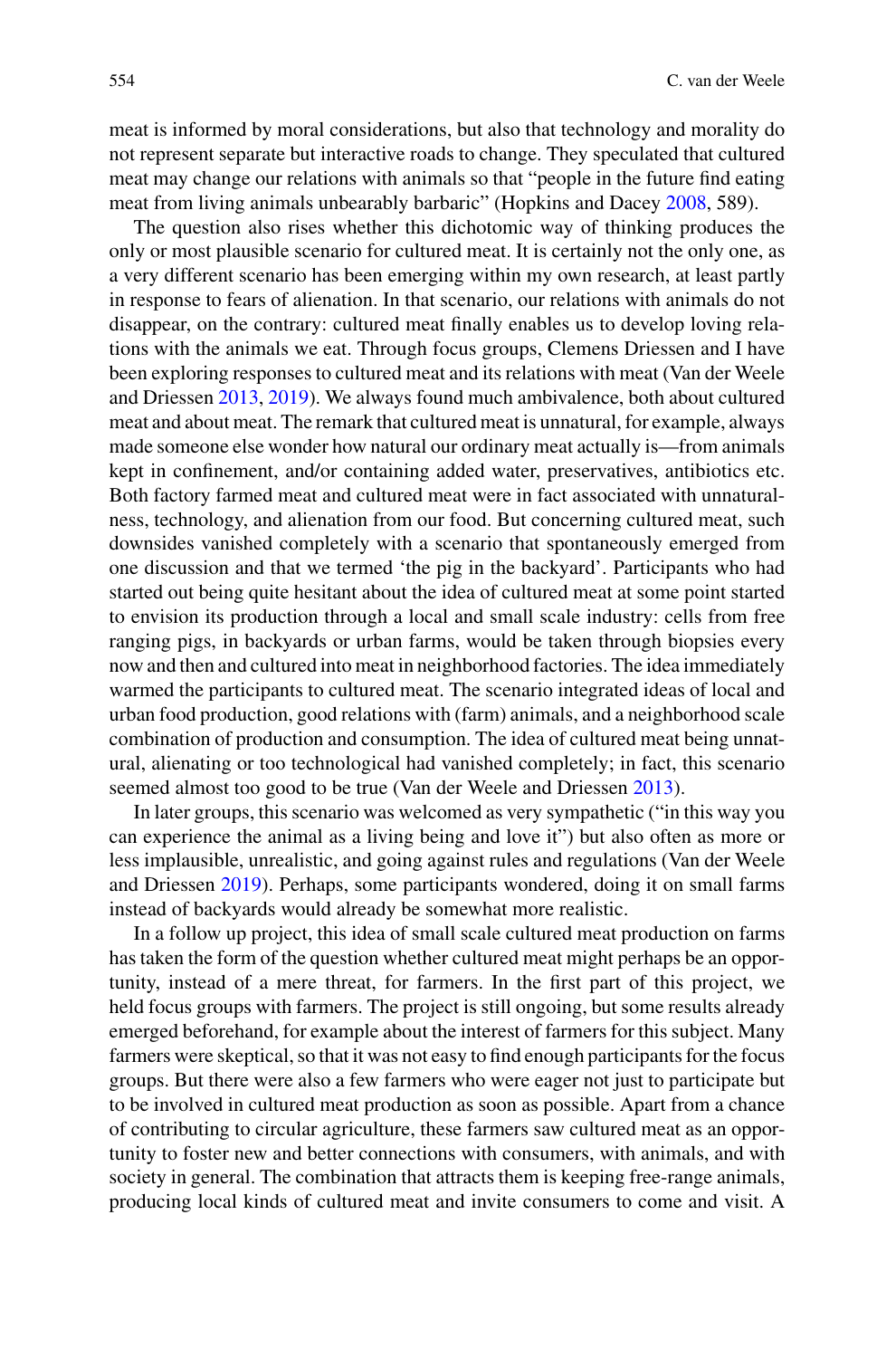few of them did not wait for the outcomes of the project to already take further initiatives by seeking connections with start-up companies and find out more about technological possibilities.

It remains to be seen what comes of famer-scale cultured meat production. The important point for this chapter is that the activities in this direction do not conform to the either-or schema that dominates so many discussions. Envision a farm with relatively small (e.g.  $2000 \text{ L}$ ) cultured meat bioreactors. It might be a farm that keeps animals of special breeds in free-range conditions. While the animals live their good lives, biopsies are taken from them now and then, to make cultured meat that is then branded as a specialty from this farm and/or from these special breed animals. Other activities on the farm might include elements from a wide range of other options, varying from very technological (milking robots, scanning drones) to very traditional (a small shop, care activities) or new and experimental (a food forest, recycling dung, pixel farming).[4](#page-10-1)

Such activities are neither purely ecomodernist nor the opposite, and possible attempts to 'disambiguate' (Chiles [2013\)](#page-11-25) and reinterpret them in terms of pure positions seem to be beside the point. Rather, the pure positions themselves have to give way to activities which—just as in the pig in the backyard scenario—combine very traditional elements with new technological options. Such a 'tinkering' approach starts from the tension and ambivalences between different values, wishes, and available options, and looks for ways that sidestep or go beyond paralyzing oppositions, thus undermining the dualistic framing. This more generally illustrates that doing and trying need not conform to the dividing lines set out in societal and academic debates, and that progress can be a matter of making new combinations rather than drastic choices.

One obstacle for such small scale initiatives is that they may go at least partly against dominant economic rationality. Yet the dominance of dichotomous thinking may be an at least as powerful obstacle, as it takes attention away from working with the tensions in more constructive ways. While debates between ecomodernists and Dark Mountaineers rage on, some farmers are constructing quite different options, and their efforts deserve more conceptual as well as practical attention. As I have been suggesting in the last paragraph, one attention skill that we urgently need for avoiding dualistic stalemates, is the art of dealing with dualistic ambivalence through imaginative tinkering instead of choosing.

### **References**

<span id="page-10-0"></span>Anthos, V. 2018. Meat reimagined: The ethics of cultured meat. Graduate school, University of Montana. [https://scholarworks.umt.edu/etd/11203/.](https://scholarworks.umt.edu/etd/11203/)

<span id="page-10-1"></span><sup>4</sup>Pixel farming involves working with very small plots in order to avoid the use for pesticides associated with monocultures. See e.g. [https://www.futurefarming.com/Smart-farmers/Articles/2020/2/](https://www.futurefarming.com/Smart-farmers/Articles/2020/2/Pixel-farming-plots-of-10-by-10-centimeters-532286E/) Pixel-farming-plots-of-10-by-10-centimeters-532286E/.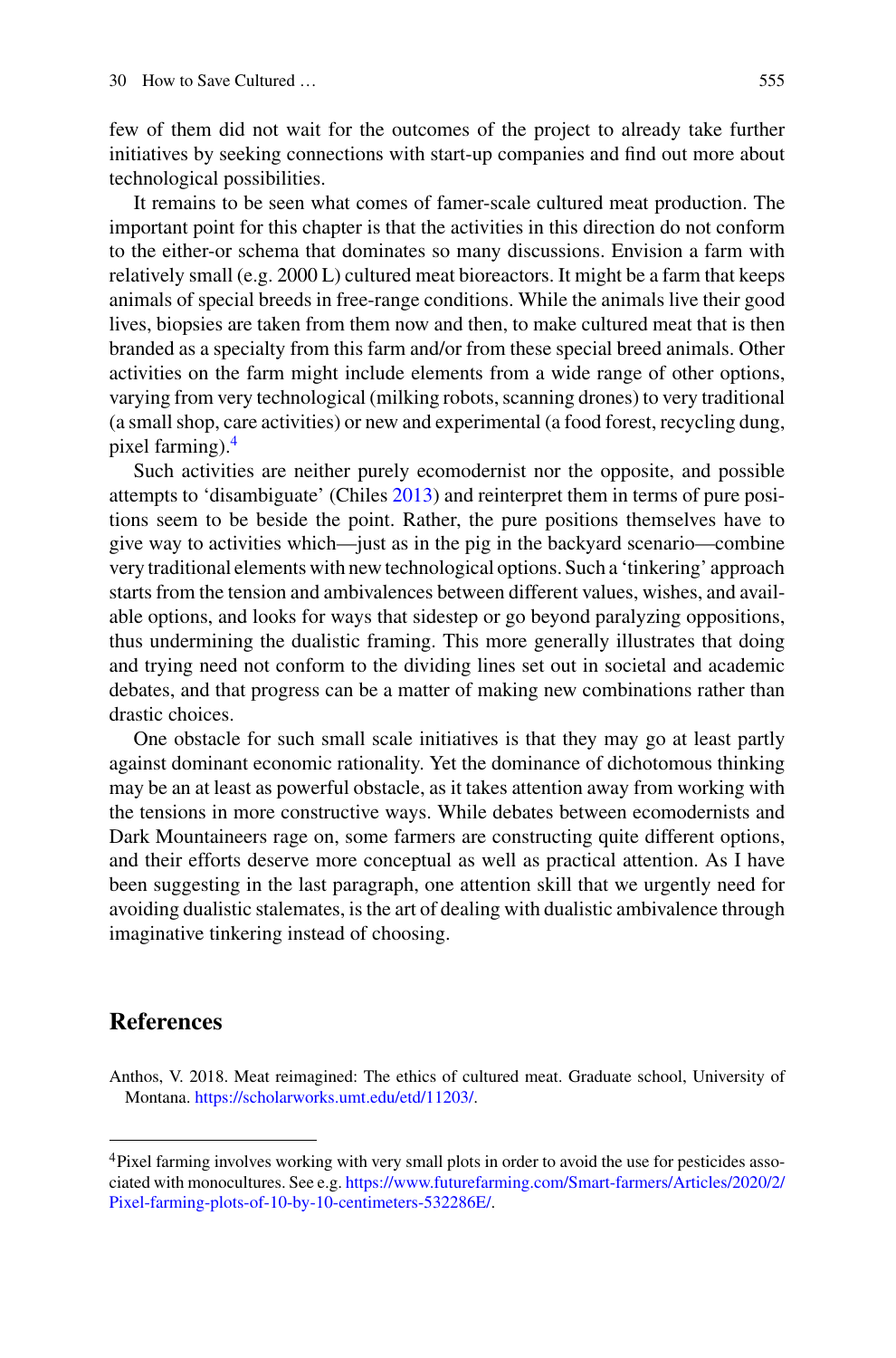- <span id="page-11-3"></span>Asafu-Adjaye, J., L. Blomqvist, S. Brand, B. Brook, R. Defries, E. Ellis et al. 2015. An ecomodernist manifesto. [http://www.ecomodernism.org/manifesto-english.](http://www.ecomodernism.org/manifesto-english)
- <span id="page-11-13"></span>Bastian, B., S. Loughnan, S. Haslam, and H.R.M. Radke. 2012. Don't mind meat? The denial of mind to animals used for human consumption. *Personality and Social Psychology Bulletin* 38 (2): 247–256. [https://doi.org/10.1177/0146167211424291.](https://doi.org/10.1177/0146167211424291)
- <span id="page-11-7"></span>Burkeman, O. 2017. Is the world really better than ever? *The Guardian*, July 28. https://www.the [guardian.com/news/2017/jul/28/is-the-world-really-better-than-ever-the-new-optimists.](https://www.theguardian.com/news/2017/jul/28/is-the-world-really-better-than-ever-the-new-optimists)
- <span id="page-11-25"></span>Chiles, R. 2013. Intertwined ambiguities: Meat, in vitro meat, and the ideological construction of the marketplace. *[Journal of Consumer Behaviour](https://doi.org/10.1002/cb.1447)* 12 (6): 472–482. https://doi.org/10.1002/cb. 1447.
- <span id="page-11-11"></span>De Botton, A. 2014. *The news, a user's manual*. London: Penguin.
- <span id="page-11-1"></span>Driessen, C., and M. Korthals. 2012. Pig towers and in vitro meat: Disclosing moral worlds by design. *Social Studies of Science* 42 (6): 797–820.
- <span id="page-11-2"></span>Fairlie, S. 2010. *Meat, a benign extravagance*. White River Junction, VT: Chelsea Green.
- <span id="page-11-19"></span>Frankfurt, H. 1988. *The importance of what we care about*. Cambridge, NY: Cambridge University Press.
- <span id="page-11-22"></span>Galusky, W. 2014. Technology as responsibility: Failure, food animals and lab-grown meat. *Journal of Agricultural and Environmental Ethics* 27 (6): 931–948.
- <span id="page-11-17"></span>[Harris, T. 2019. A new agenda for tech.](https://humanetech.com/newagenda/) *Center for Humane Technology*, April 23. https://humane tech.com/newagenda/.
- Harrison, R. 1964. *Animal machines: The new factory farming industry*. London: Vincent Stuart.
- <span id="page-11-0"></span>Hoek, A. 2010. Will novel protein foods beat meat? Consumer acceptance of meat substitutes, a multidisciplinary research approach. PhD thesis, Wageningen University.
- <span id="page-11-23"></span>Hopkins, P.D., and A. Dacey. 2008. Vegetarian meat: could technology save animals and satisfy meat eaters? *Journal of Agricultural and Environmental Ethics* 21 (6): 579–596.
- <span id="page-11-10"></span>[Kingsnorth, P., and D. Hine. 2009. The dark mountain manifesto.](https://dark-mountain.net/about/manifesto/) https://dark-mountain.net/about/ manifesto/.
- Lappé, F.M. 1971. *Diet for a small planet*. New York: Ballantine Books.
- <span id="page-11-15"></span>Lertzman, R. 2015. *Environmental melancholia: Psychoanalytic dimensions of engagement*. London: Routledge.
- <span id="page-11-9"></span>Levin, K., B. Cashore, S. Bernstein, and G. Auld. 2012. Overcoming the tragedy of super wicked problems: constraining our future selves to ameliorate global climate change. *Policy Science* 45: 123–152.
- <span id="page-11-5"></span>Mann, C. 2018. *The wizard and the prophet*. Basingstoke: MacMillan.
- <span id="page-11-16"></span>McNamee, R. 2019. *Zucked: Waking up to the Facebook catastrophe*. New York: HarperCollins.
- <span id="page-11-6"></span>Nisbet, M. 2018. The ecomodernists: A new way of thinking about climate change and human Progress. *Skeptical Enquirer* 42(6): 20–24. https://skepticalinquirer.org/2018/11/the-ecomodern [ists-a-new-way-of-thinking-about-climate-change-and-human-prog/.](https://skepticalinquirer.org/2018/11/the-ecomodernists-a-new-way-of-thinking-about-climate-change-and-human-prog/)
- <span id="page-11-12"></span>Norgaard, K.M. 2011. *Living in denial; climate change, emotions and everyday life*. Cambridge, MA: MIT Press.
- <span id="page-11-14"></span>Onwezen, M.C., and C.N. van der Weele. 2016. When indifference is ambivalence: Strategic igno[rance about meat consumption.](https://doi.org/10.1016/j.foodqual.2016.04.001) *Food Quality and Preference* 52: 96–105. https://doi.org/10.1016/ j.foodqual.2016.04.001.
- <span id="page-11-21"></span>Razinsky, H. 2017. *Ambivalence: A philosophical exploration*. London: Rowman & Littlefield.
- <span id="page-11-20"></span>Rorty, A. 2009. A plea for ambivalence. In *The Oxford handbook of philosophy of emotion*, ed. P. Goldie, 425–444. Oxford: Oxford University Press.
- <span id="page-11-8"></span>Rosling, H. 2018. *Factfulness*. London: Hodder & Stoughton.
- <span id="page-11-4"></span>Smaje, C. 2015. Dark thoughts on ecomodernism*. The Dark Mountain Project*, August 12. https:// [dark-mountain.net/dark-thoughts-on-ecomodernism-2/.](https://dark-mountain.net/dark-thoughts-on-ecomodernism-2/)
- <span id="page-11-18"></span>Thompson, N. 2018. When tech knows you better than you know yourself. *Wired*, October 4. https:// [www.wired.com/story/artificial-intelligence-yuval-noah-harari-tristan-harris/.](https://www.wired.com/story/artificial-intelligence-yuval-noah-harari-tristan-harris/)
- <span id="page-11-24"></span>Van der Weele, C., and C. Driessen. 2013. Emerging profiles for cultured meat; Ethics through and as design. *Animals* 3 (3): 647–662.